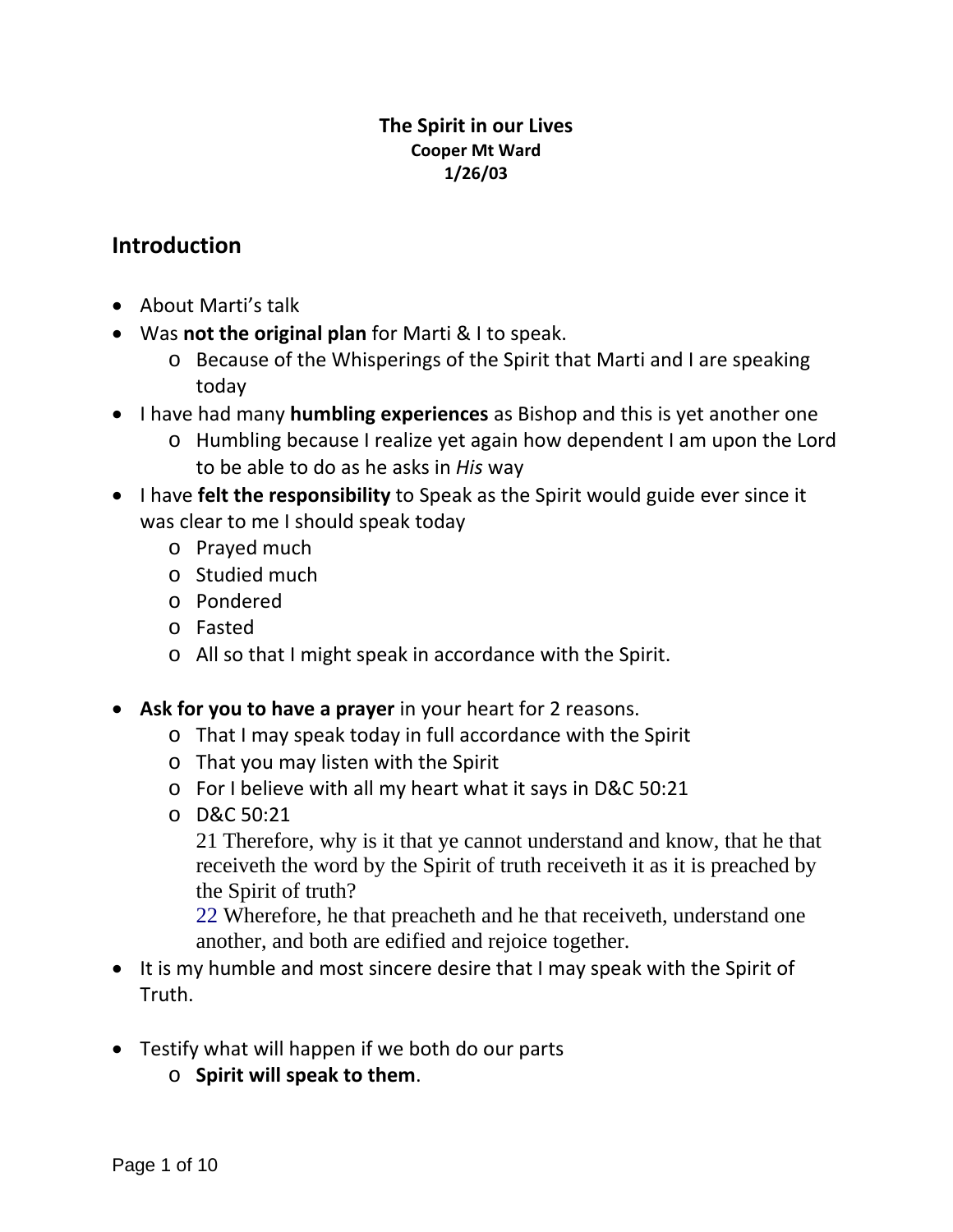## **Need the Spirit more in our lives**

- **I love my Counselors**
- **Sometime** within the first several weeks after called as Bishop they asked:
	- o Do you have a **theme** or guidance for the ward?
	- o Searched feelings ‐ **Astonished** when I realized I did
		- $\blacksquare$  Hadn't thought of it that way
		- But a feeling that I have had since immediately after being ordained and set apart.
- "We as members of the Cooper Mountain Ward need to have a greater reliance upon the Holy Ghost in our lives. And that need is going to grow greater"
	- o Feel this with all my soul
	- o I feel it as a constant background "**pressure**" and it is a **driving force** to me.

**Why??** Since first verbalizing that feeling I have pondered *why* I feel this way. What is the reason?

- **World wide training** broadcast on Jan 18th
	- o Two things leaped out at me that fit

**1)** It has been reinforced to me that the split between the Standards of the Church and the Standards of the World is growing. It has really hit home.

**Elder Eyring** in the Leadership Broadcast said:

"Hold up the Lord's Standards"

"Do not alter them"

"Do not lower them"

"Raise the people to the standards"

- "The Holy Ghost can clarify the standards"
- **President Hinckley** at the same Broadcast in speaking about missionaries said we are to:

"Raise the standard for missionaries"

"Raising the bar will raise our young men"

 **Elder Bednar** also spoke of this gulf between the Lord's standards at the fireside to youth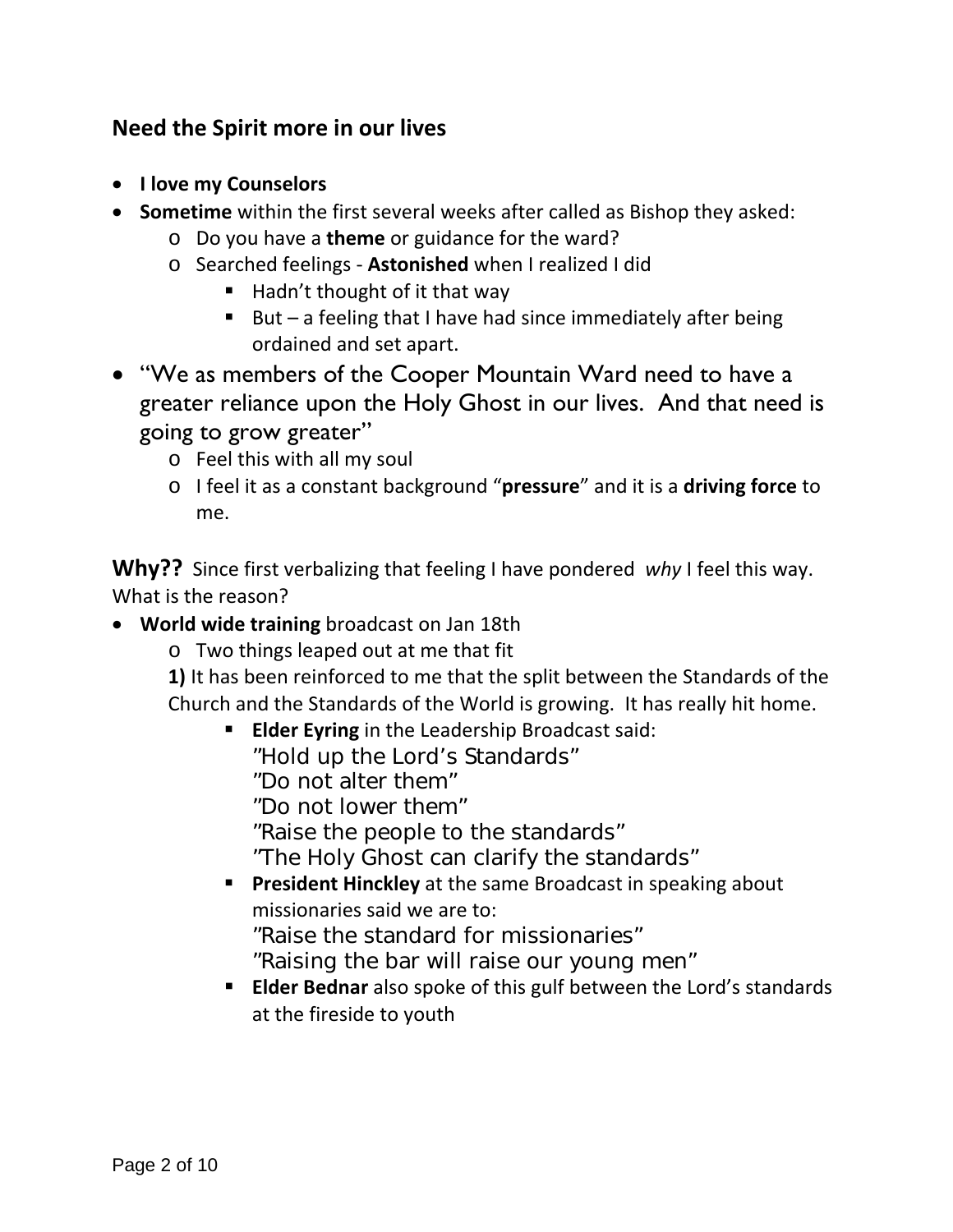**President Brigham Young** saw this, saying:

"It was revealed to me in the commencement of this Church, that the Church would spread, prosper, grow and extend, and that in proportion to the spread of the Gospel among the nations of the earth, so would the power of Satan rise" (in *Journal of Discourses,* 13:280).

- To **offset** this rising power of Satan we need now more than ever
	- Revelation for our families and individually
	- The strength that living the Lord's standards give.
- **I feel to testify that** to live the Lord's standards we need the Holy Ghost in our lives as constant companions

**2)** It is also clear that as the church goes forward **direct contact** with General authorities will be less and less

- We need to rely more upon the Spirit for direction and less on direct contact with Apostles & Gen Authorities
- **World Wide broadcast**
	- 56 languages
	- **Elder Packer**, of the 12 Apostles "The language of the Church is the Language of the Spirit"
	- **My realization** about the expectation that the Spirit would teach as needed.
	- **Tuning fork**
		- o I have learned that the language of the Spirit is something we "hear" mostly with our feelings.
	- **President Harold B. Lee:**

" When we understand more than we know with our minds, when we understand with our hearts, then we know that the Spirit of the Lord is working upon us. " (Harold B. Lee, Stand Ye in Holy Places, pg 92]

- It then becomes very important then that we **develop the ability to hear** the language of the spirit
- If not heard by the Spirit **just so many words**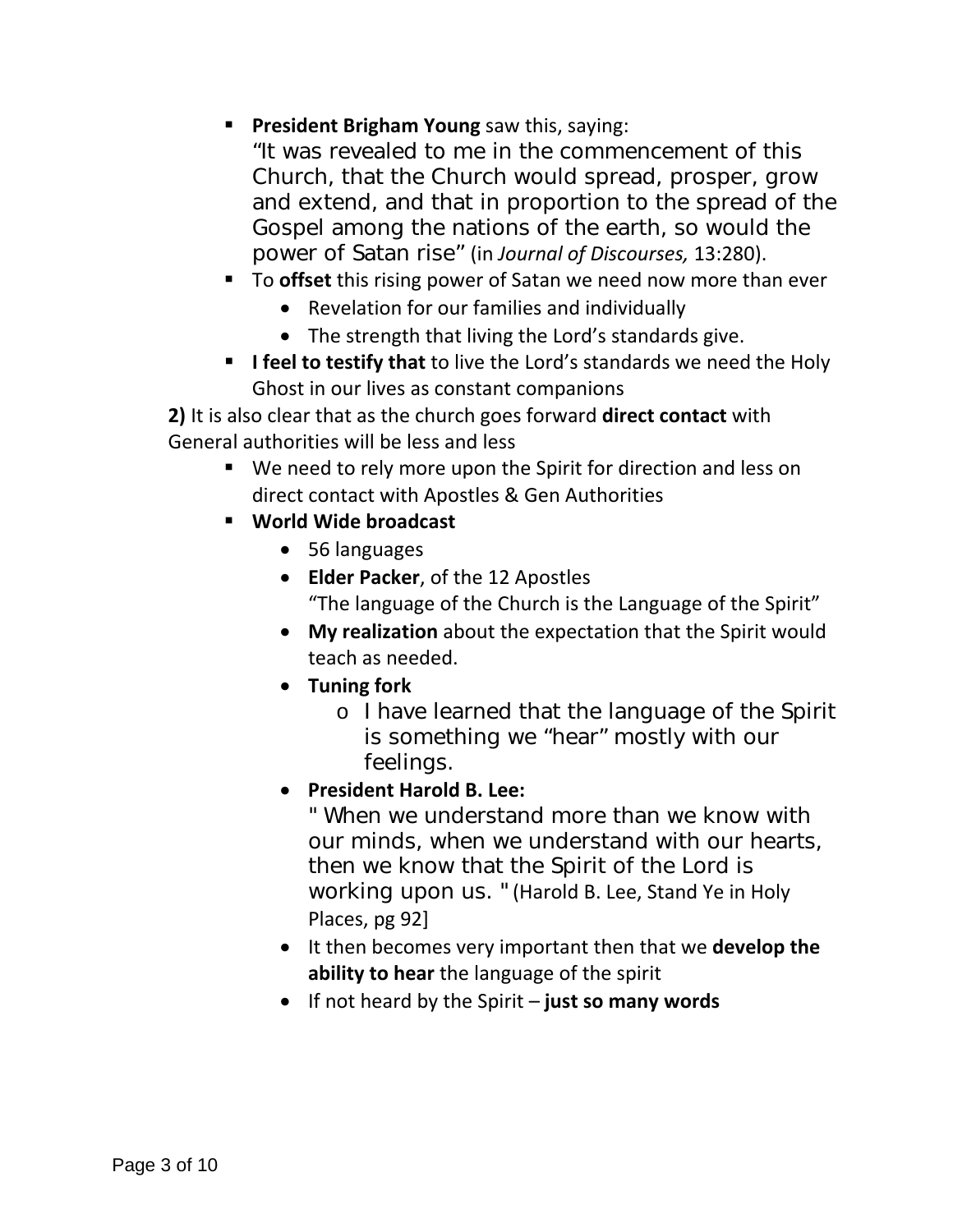## **Baptism & Sacrament**

Another way to state my feeling is that we need to: **"always have his Spirit to be with us"** 

- **Baptism** took upon us certain covenants
- We then received the **Gift of the Holy Ghost**
	- Constant companion as we are worthy
- Today and every week as we attend sacrament meeting and partake of the sacrament we **renew those covenants**
	- Described in sacrament prayer for the bread
	- **D&C 20:77**

O God, the Eternal Father, we ask thee in the name of thy Son, Jesus Christ, to bless and sanctify this bread to the souls of all those who partake of it, that they may eat in remembrance of the body of thy Son, and witness unto thee, O God, the Eternal Father, that they are willing to take upon them the name of thy Son, and always remember him and keep his commandments which he has given them; that they may always have his Spirit to be with them. Amen.

**Elder Dallin H Oaks:**

"When we consciously and sincerely renew our baptismal covenants as we partake of the sacrament, we renew our qualification for the promise "that [we] may always have his Spirit to be with [us]" (**D&C 20:77**).

- The importance of this promise cannot be overstated
- President Wilford Woodruff called the gift of the Holy Ghost the greatest gift we can receive in mortality (see *The Discourses of Wilford Woodruff,* ed. G. Homer Durham [1990], 5).
- Unfortunately I feel that we as members:
	- o Quite often **do not understand the value** of the gift of the Holy Ghost
	- o We do not always **understand what this gift can mean** to us or do for us
	- o Do not always **understand the conditions** for enjoyment of the gift we are given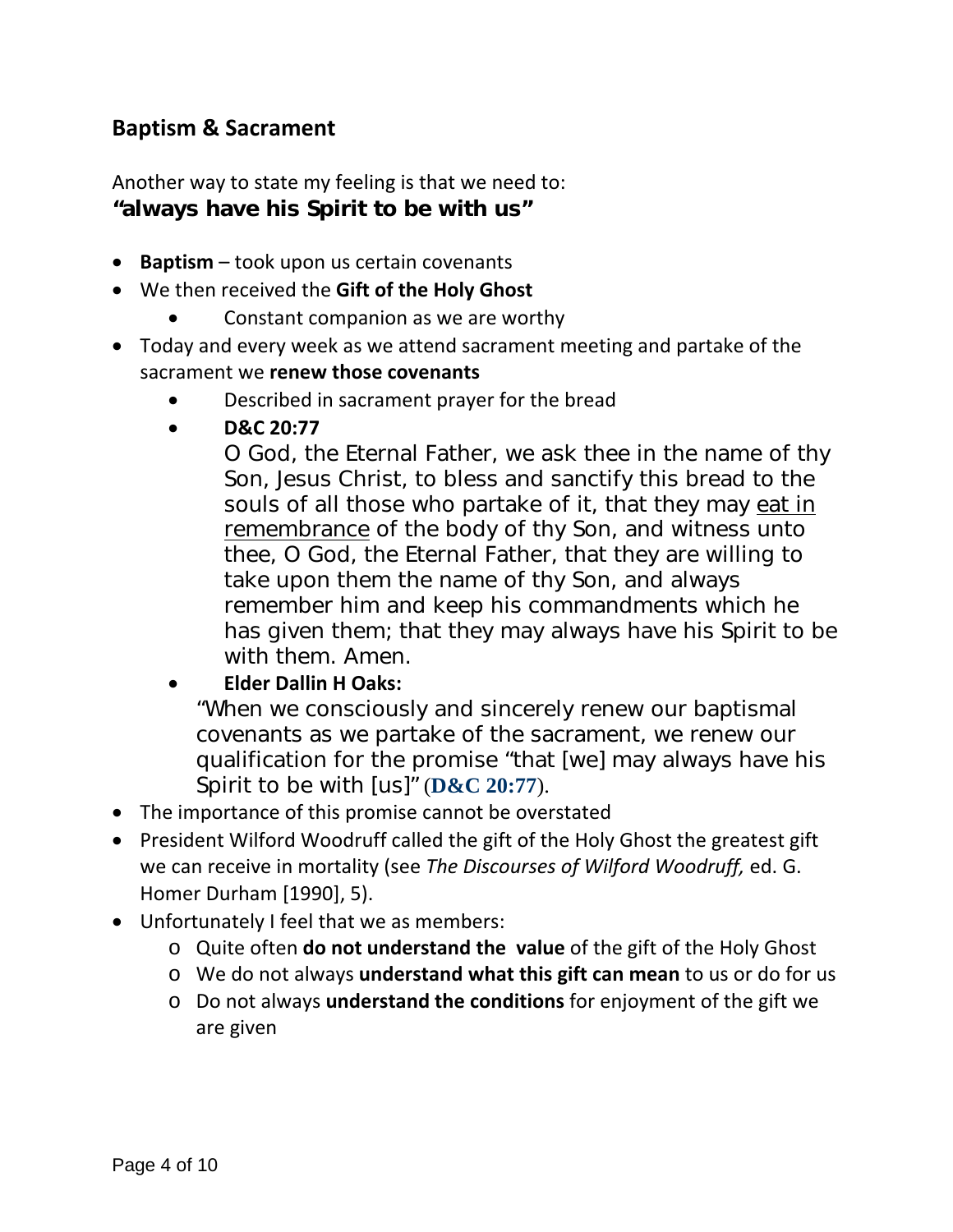# **Value of the gift of the Holy Ghost**

Let me speak of the value of the Gift of the Holy Ghost

In speaking of the gift of the Holy Ghost we need to distinguish between:

- Light of Christ
- Manifestations of the Holy Ghost
- Gift of the Holy Ghost itself

# **Light of Christ**

- Sometimes called the "Spirit of Christ" or "Spirit of God"
	- o It is **neither the Holy Ghost** nor the Gift of the Holy Ghost
	- o In the eighty‐eighth section of the Doctrine and Covenants, the Lord says,

"The light of Christ . . . proceedeth forth from the presence of God to fill the immensity of space." (Vv. 7, 12.)

 **Elder Bruce R McConkie**, Former Apostle said of the Light of Christ:

"It is the instrumentality and agency by which Deity keeps in touch and communes with all his children"

### o **D&C 84:45‐46:**

"the Spirit of Jesus Christ . . . giveth light to every man that cometh into the world; and the spirit enlighteneth every man through the world, that hearkeneth to the voice of the Spirit."

- o **Mormon** taught that "the Spirit of Christ is given to every man, that he may know good from evil" (**Moro. 7:16**; see also **Moro. 7:19**; **2 Ne. 2:5**; **Hel. 14:31**).
	- We sometimes call this manifestation **conscience**
- Light of Christ given to every man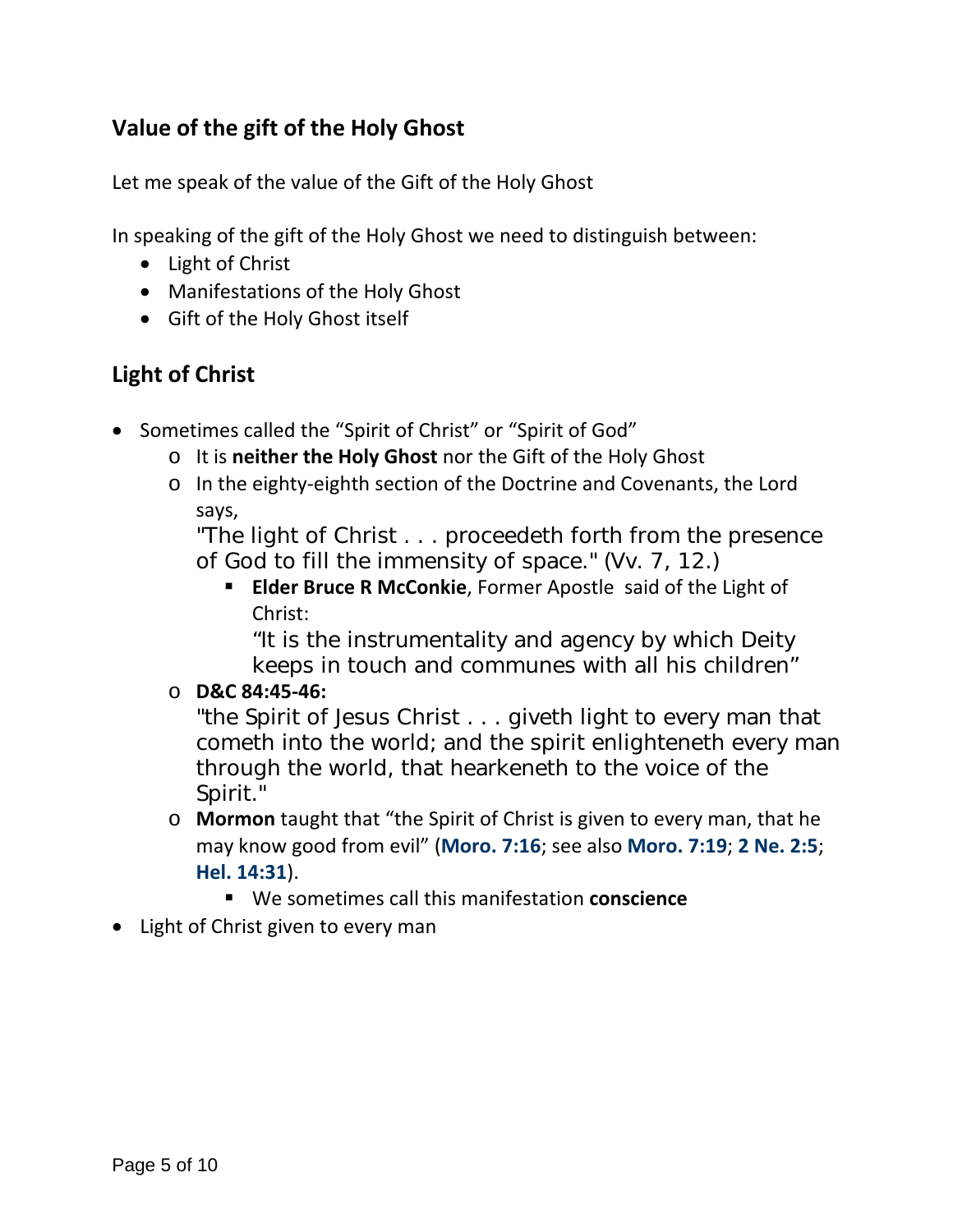# **Manifestation of the Holy Ghost**

- **Compared** to the Light of Christ, a manifestation of the Holy Ghost is more focused
- It is not given to every man
- Manifestations are given to those **seeking truth** as a witness to truth
	- o Moroni's Promise ( **Moroni 10:4**. )
		- **Study Book of Mormon**
		- $\blacksquare$  "if ye shall ask with a sincere heart, with real intent, having faith in Christ, he will manifest the truth of it unto you, by the power of the Holy Ghost."
	- o Words of the Savior to Moroni (**Ether 4:11**) "He that believeth these things which I have spoken, him will I visit with the manifestations of my Spirit, and he shall know and bear record. For because of my Spirit he shall know that these things are true"
- These manifestations while not given to everyone are **available** to everyone.
	- o The Book of Mormon declares that the Savior "manifesteth himself unto all those who believe in him, by the power of the Holy Ghost; yea, unto every nation, kindred, tongue, and people" (**2 Ne. 26:13**).

### **In Summary**

- o The Light of Christ is given to all men and women that they may know good from evil
- o Manifestations of the Holy Ghost are given to lead sincere seekers to gospel truths that will persuade them to repentance and baptism.
- o The Gift of the Holy Ghost is **given** following baptism by the **laying on of hands**
	- o It is more comprehensive.
	- o It is a higher or greater endowment of Spirit.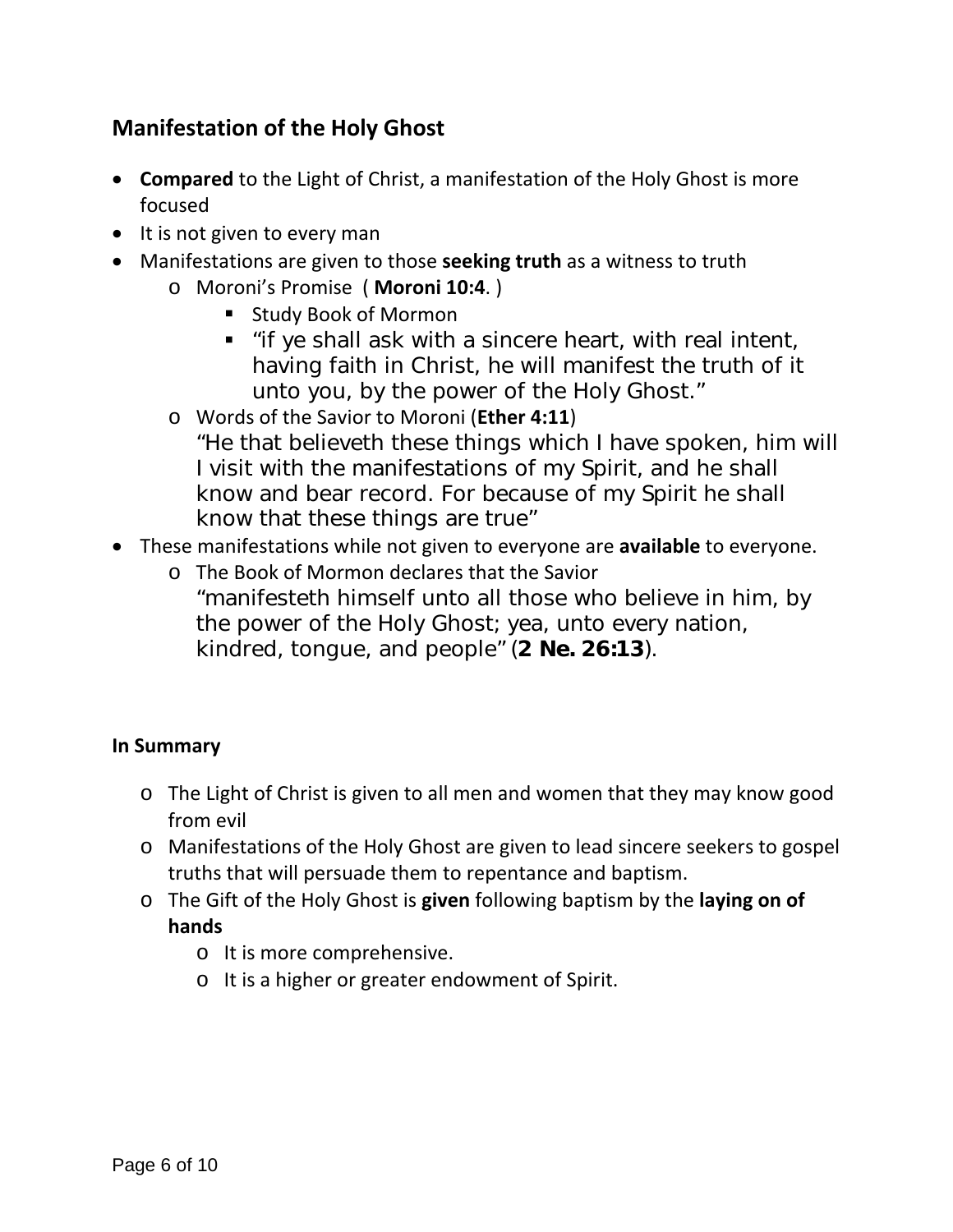### **The Gift of the Holy Ghost**

The gift of the Holy Ghost includes the right to constant companionship, that we may "always have his Spirit to be with [us]" (D&C 20:77).

This marvelous gift brings us many things:

The Bible teaches us that the Holy Ghost:

- **teaches us all things** and brings all things to our **remembrance** (see John 14:26).
- He **guides us** into truth and shows us things to come (see John 16:13).
- He **testifies** of the Son (see John 15:26; 1 Cor. 12:3).
- The Bible also teaches that the Savior and his servants will **baptize with the Holy Ghost and with fire** (see Matt. 3:11; Mark 1:8; John 1:33; Acts 1:5).

The Bible's teachings about the Holy Ghost are reaffirmed and elaborated in the Book of Mormon and in modern revelations:

- The Holy Ghost is the means by which God **inspires** and **reveals His will** to his children (e.g., D&C 8:2‐3).
- The Holy Ghost **bears record** of the Father and of the Son (see 3 Ne. 28:11; D&C 20:27; D&C 42:17).
- He **enlightens our minds** and **fills us with joy** (see D&C 11:13).
- By the power of the Holy Ghost we may **know the truth of all things** (see Moro. 10:5).
- By his power we may have the **mysteries of God unfolded** to us (see 1 Ne. 10:19), all things which are expedient (see D&C 18:18; D&C 39:6).
- The Holy Ghost shows us **what we should do** (see 2 Ne. 32:5)
- We **teach the gospel as we are directed** by the Holy Ghost, which carries our words into the hearts of those we teach (see 2 Ne. 33:1).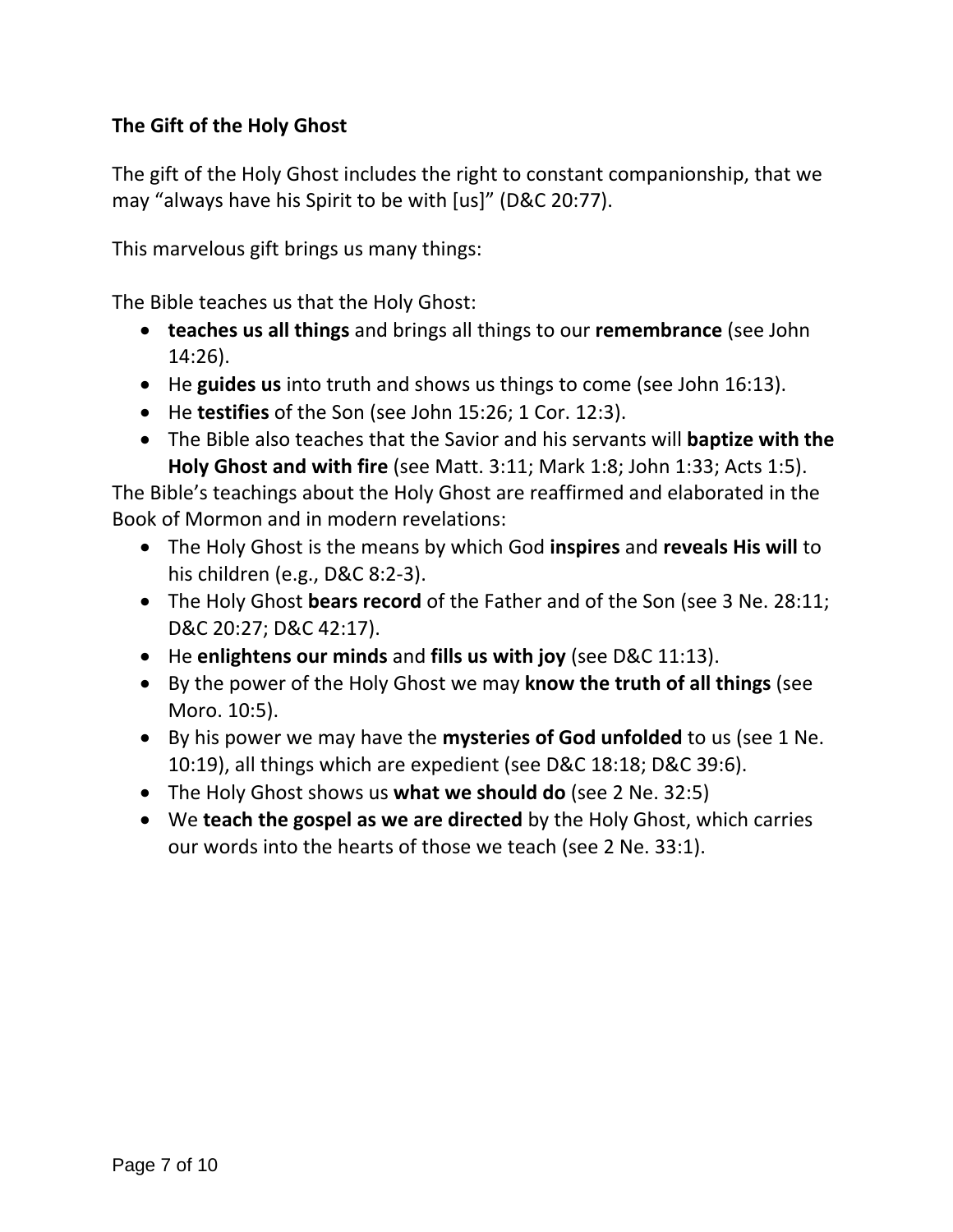Latter-day scriptures also teach that:

• The remission of sins, which is made possible by the Atonement, comes "by baptism, and by fire, yea, even the Holy Ghost" (D&C 19:31; see also 2 Ne. 31:17). Thus, the Risen Lord pleaded with the Nephites to repent and come unto him and be baptized "that ye may be sanctified by the reception of the Holy Ghost, that ye may stand spotless before me at the last day" (3 Ne. 27:20).

### **Personal experience of Gift of Holy Ghost**

- Teaches
	- enlightens my mind as I study
- Gives revelation for guidance and confirmation
- Gives comfort
- Bear witness to me of truth
- We as baptized members have this most precious of gifts
- However, there are two things we must realize

### **1) You cannot force Spiritual things.**

- Gifts of the Spirit ‐ revelation, illumination do not come suddenly or without seeking
- **President Spencer W. Kimball** taught that the Holy Ghost: "comes a little at a time as you merit it. And as your life is in harmony, you gradually receive the Holy Ghost in a

great measure" (*The Teachings of Spencer W. Kimball,* ed. Edward L. Kimball [1982], 114).

**Elder Bednar** at the fireside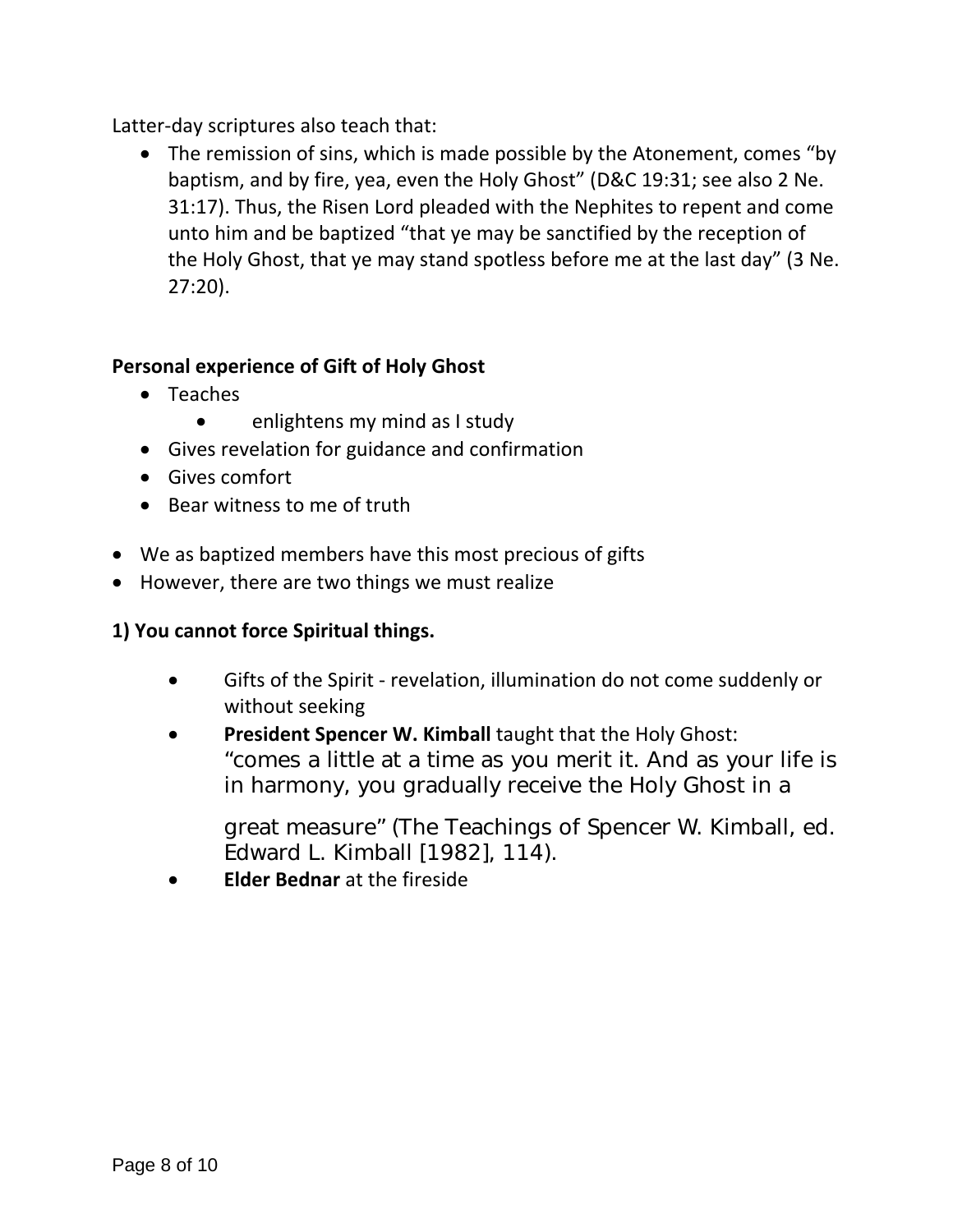#### **2) Blessings available based upon personal worthiness**

- "The Spirit of the Lord doth not dwell in unholy temples" (Hel. 4:24; see also Mosiah 2:36-37; 1 Cor. 3:16-17).
- Elder Dallin H Oaks: "Even though we have a right to his constant companionship, the Spirit of the Lord will dwell only with us when we keep the commandments. He will withdraw when we offend him by profanity, uncleanliness, disobedience, rebellion, or other serious sins." (Dallin H. Oaks, "Always Have His Spirit," *Ensign,* Nov. 1996, 59)
- I have felt the withdrawal of the Spirit from time to time.
	- o Felt its return upon repentance & doing things that bring the Spirit
- As Bishop experience with repentance of others:
	- o **Dark countenance**
	- o Person "felt the Spirit in our home like never before"
	- o Person "It has made a difference in relationship with spouse"

#### **Now What?**

- We know the Rx
	- o Scriptures
		- **20/20**
	- o Prayers, FHE, commandments,
	- o President Dalton: "even active, righteous members need to do these things to have the Spirit in their homes"
		- **Learn the language** of the Spirit there (in home)
	- o **Sacrament** "always have his Spirit to be with us"
	- o Attend the Temple
		- **Marvelous blessings**
		- **Learn the language** of the Spirit there
- $\bullet$  D&C 82:10

I, the Lord, am bound when ye do what I say; but when ye do not what I say, ye have no promise.